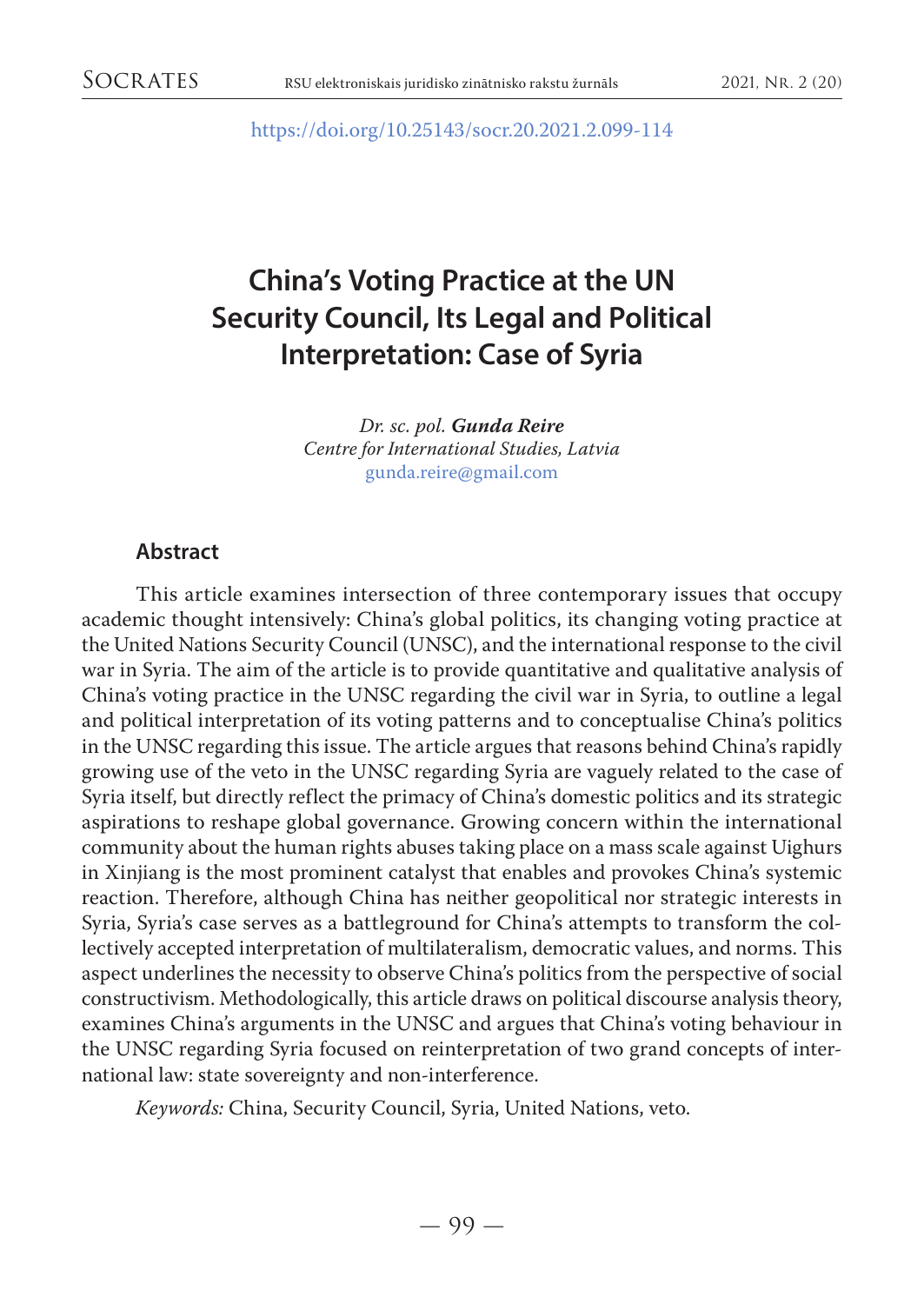## **Introduction**

The Syrian civil war has been on the UNSC agenda since 2011. If compared to other United Nations Security Council (UNSC) agenda items, it could be characterised as one of the most complex, and the list of international security issues regarding this case includes deaths of hundreds of thousands of people, the use of chemical weapons by Bashar al-Assad's regime, the humanitarian situation, sanctions, military engagement of third parties and clashing interests of UNSC permanent members. Nevertheless, the case of Syria has been a regular subject of a veto in the UNSC by Russia and China (a "tandem veto") or by Russia with China abstaining. In no case has China exercised a "lone veto". Moreover, Syria's case is the turning point in China's voting behaviour in the UNSC: since 2011, it has cast the veto 13 times, and only one of these vetoes has not been related to the case of Syria.

This article examines the radical shift in China's voting practice in the UNSC and gives a legal and political interpretation of it. Traditionally, when observing atypical international behaviour, geopolitical, economic, or strategic interests of the involved party are being sought in a particular country or region in a manner of neo-realism and from the point of view of the balance of power. Nevertheless, there is no evidence of China's direct interests in Syria. China's specific voting behaviour since the very beginning of the crisis in Syria has been regarded as unclear. This article, by conducting political discourse analysis of UNSC meeting records, shows that the answer is not to be sought in the light of neo-realism and the balance of power theory, but rather in the domain of social constructivism, which emphasises the aspect of value systems, norms and ideas that determine state behaviour and mutual relations in the international environment.

The article is structured in three parts that lead from quantitative analysis of the voting behaviour in the UNSC to qualitative political discourse analysis explaining China's vote and analytical conclusions about the motivation that stands behind China's international politics regarding the Syrian civil war and dramatic change of voting behaviour. First, the article outlines that the quantitative view can lead to the conclusion that the case of Syria illustrates and exposes a convergence of China's and Russia's interests or even worldviews. Nevertheless, the second part of the article shows that China's behaviour is characterised by a noticeably clear emphasis on the principles and interpretation of aspects of multilateralism and international norms, therefore China's voting practice in Syria's case must be observed in a wider perspective and separately from Russia's politics towards Syria. Third, this article emphasises that China's motivation behind the voting practice in the UNSC is related to its domestic politics and a possibility to reinterpret two grand concepts of international law: state sovereignty and non-interference in a way that helps maintain stability at home.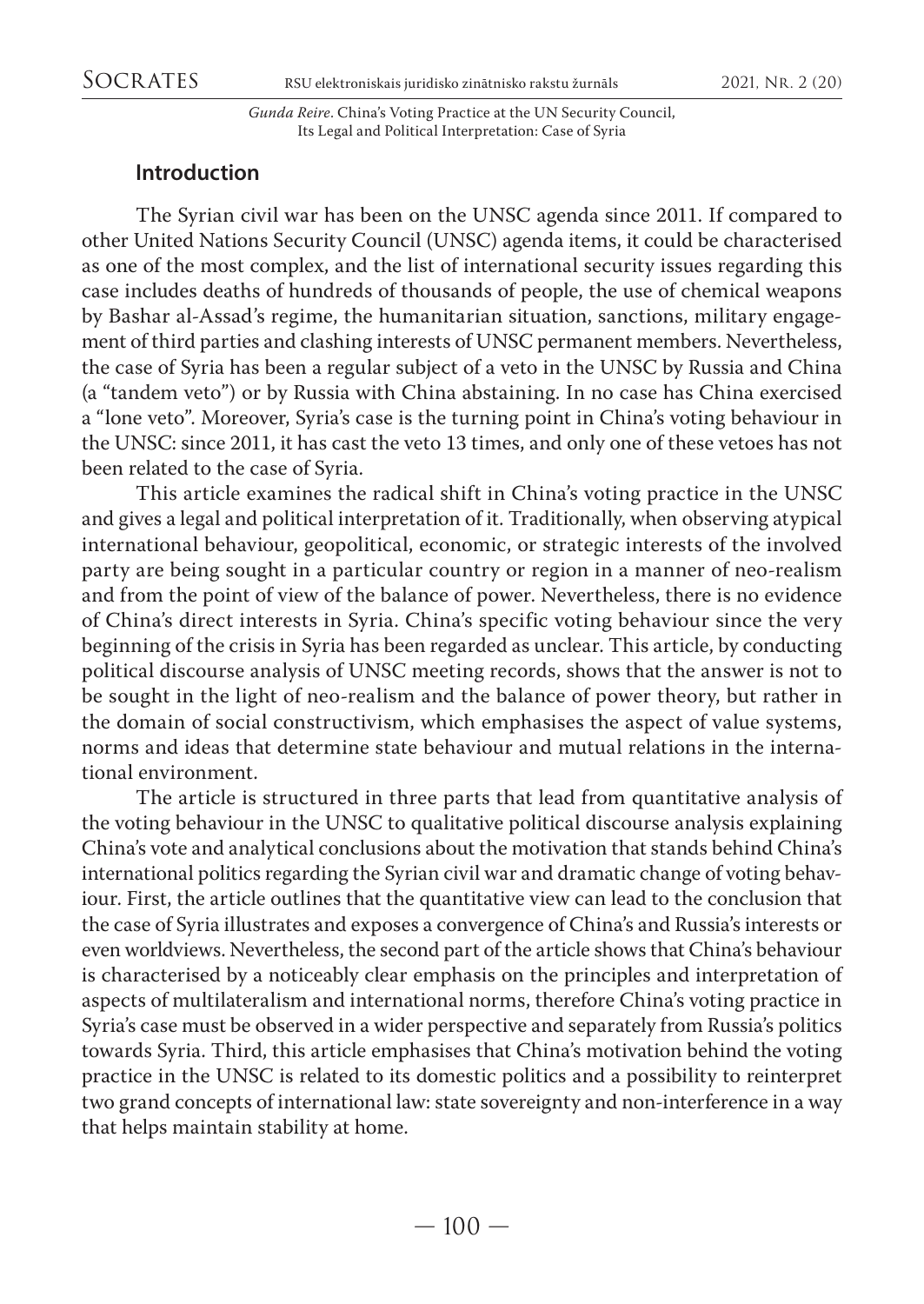### **1 Use of the Veto in the UN Security Council Regarding the Syrian Civil War: The Quantitative Aspect**

The veto power of the five permanent members of the Council is the term commonly used with regard to the provision of Article 27, para. 3 of the Charter of the United Nations, which provides that:

"Decisions of the Security Council on all other matters shall be made by an affirmative vote of nine members including the concurring votes of the permanent members" (United Nations Charter).

The right to a veto was granted to the permanent members of the Security Council with the aim to prevent the UN from acting in cases of opposition expressed by superpowers, and the initial debate was more focused on the scope of this right, and not on the question whether the superpowers should be granted veto power (Kennedy, 2006). Although recently the UN celebrated its 75<sup>th</sup> anniversary, this right has not been abolished despite the tectonic changes in the international system, the collapse of bipolarity, numerous reform attempts and claims concerning its non-democratic nature.

The use of the veto at the UNSC has historically reflected evolutionary phases of the organisation (for example, admission of new members), events taking place in the international environment and permanent members' geopolitical and strategic aspirations *vis-à-vis* one another and regarding specific regional and international conflicts. After the Cold War, the veto powers were used very rarely, and, up until 2011, their use in most cases was related to the conflict in the Middle East – the Israel-Palestine conflict (Security Council – Veto List, 2021). Nevertheless, the dynamics of the use of the veto rights since 2011 have changed again (Fig. 1), and the Syrian civil war is the conflict where permanent members' positions clash.

The new veto dynamics that have emerged with respect to the Syrian civil war preoccupy the minds of academic and political circles because of the China factor. Unlike Russia (formerly the USSR), historically China has been the UNSC permanent member that has chosen to use its veto rights in exceedingly rare cases – only once during the Cold War (the resolution on admission of Bangladesh as a new UN member state), and two times in the period till 2000 (the resolutions on the situation in the former Yugoslav Republic of Macedonia, and with regard to Central American efforts toward peace and stability in Guatemala (Security Council – Veto List 2021). Nevertheless, in 1997, a change in the pattern became visible with blocked resolutions on the situation in Zimbabwe and Myanmar. The outbreak of the civil war in Syria in 2011, however, proved to be the turning point in China's voting behaviour at the UNSC. During the last ten years, China has used the veto rights in the UNSC a total of 11 times (Table 1), and 10 of those have been focused on a single conflict – the civil war in Syria. The only exception from this predominant tendency is the US resolution on the situation in the Bolivarian Republic of Venezuela, which China blocked in 2019 (U.N. Doc S/PV.8476).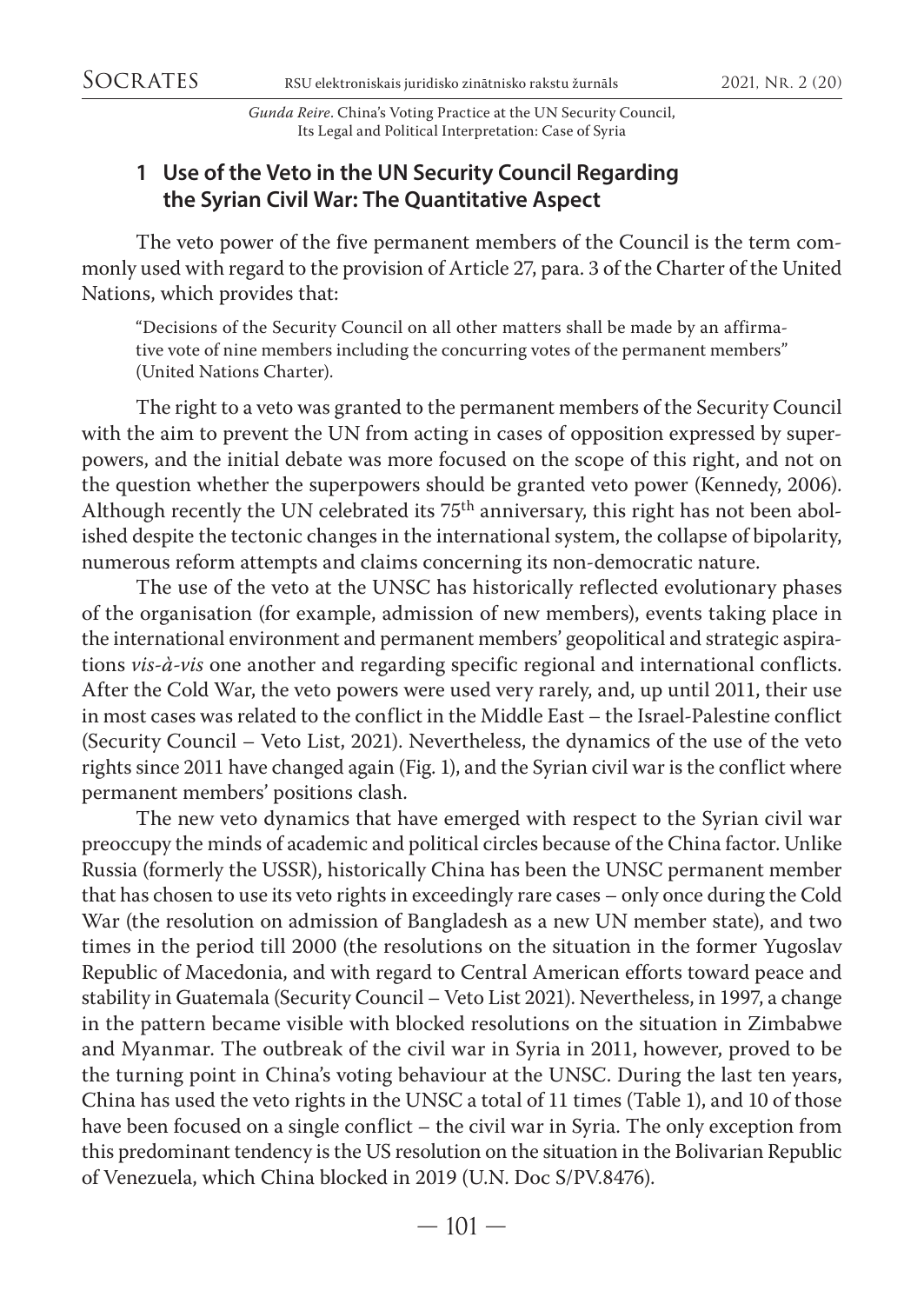



Source: Author's calculations based on Security Council – Veto List (2021).

*Figure 1.* Use of the Veto in the United Nations Security Council (1946–2020)

This trend in voting behaviour is accompanied by another one – the tandem veto by China and Russia. Since 1999, China has never cast a lone veto. All of China's 10 vetoes which have been clustered on Syria's case were cast in tandem with Russia. In addition, all the other Russian vetoes with regard to Syria and the ongoing conflict there are complemented with China's abstention (Fig. 2). From the point of view of a legal interpretation, as the International Court of Justice has declared, voluntary abstention by a UNSC permanent member does not have the same effect as a negative vote (a veto) and the adoption of resolutions with a permanent member abstaining has become a customary practice at the UNSC and it is considered an integral part of UN constitutional law (Legal Consequences for…, 1971; Bailey, 1974; Stavropoulos, 1967). Although China's abstention alone cannot block the adoption of the decision, the tendency to vote together with Russia stands out.

Therefore, from a quantitative point of view, a remarkably simple algorithm is observable with no deviations regarding vetoed resolutions in Syria's case: China and Russia either vote together, or China abstains when Russia blocks. This clear tendency has prompted conjectures about coordinated action and policy between China and Russia, common regional or global geopolitical interests.

It must be noted that China or Russia have not vetoed all resolutions concerning the Syrian civil war – less than half of them were vetoed (Fig. 2), while a majority were adopted, and that leads to the necessity to analyse the reasons for negative votes.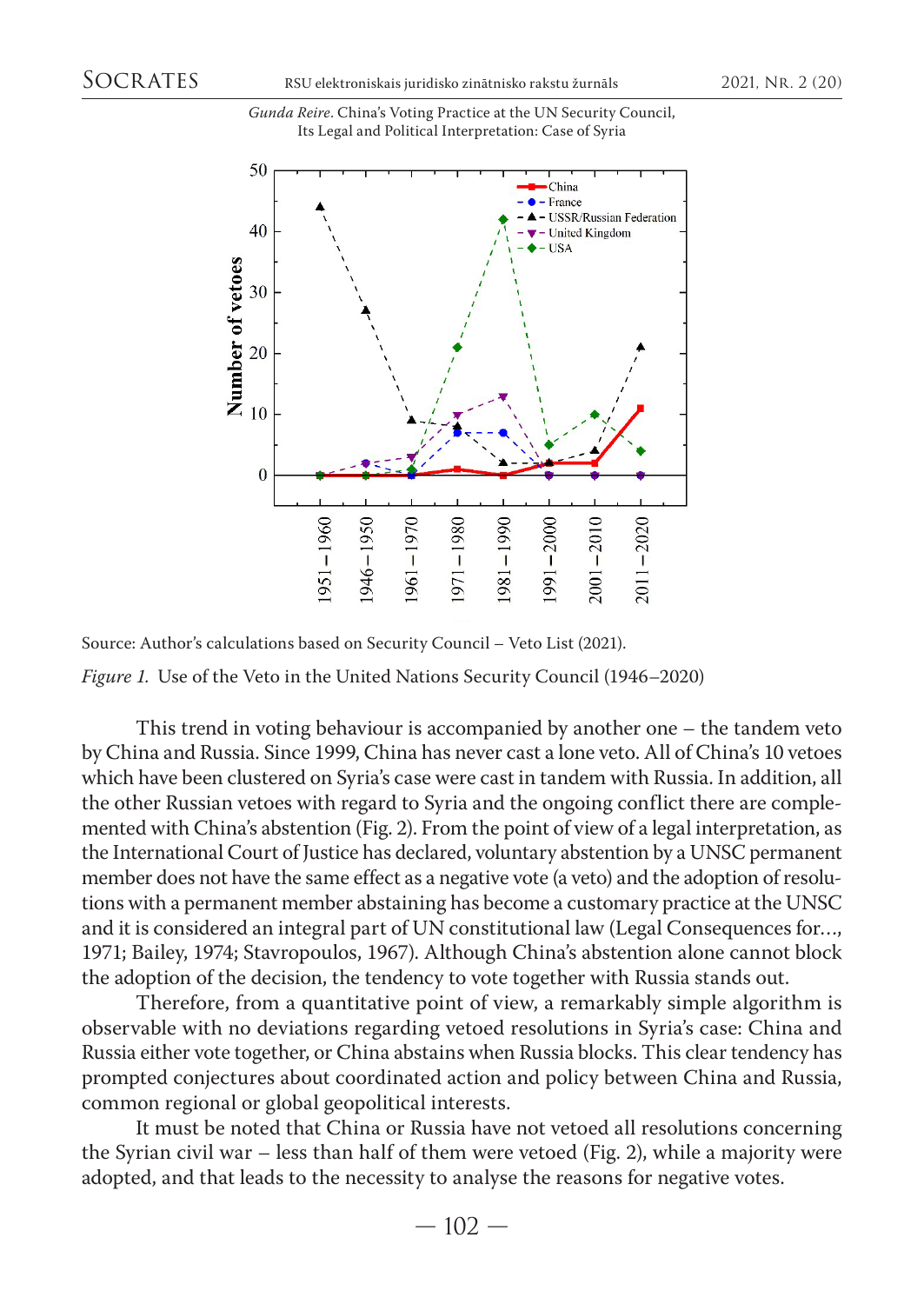| <b>No</b> | Date       | <b>Resolution</b> | Vote*        | Veto                                       | Abstention                              |
|-----------|------------|-------------------|--------------|--------------------------------------------|-----------------------------------------|
| 1         | 10.07.2020 | S/2020/667        | $13 - 2 - 0$ | China, Russia                              |                                         |
| 2         | 07.07.2020 | S/2020/654        | $13 - 2 - 0$ | China, Russia                              |                                         |
| 3         | 20.12.2019 | S/2019/961        | $13 - 2 - 0$ | China, Russia                              |                                         |
| 4         | 19.09.2019 | S/2019/756        | $12 - 2 - 1$ | China, Russia                              | <b>Equatorial Guinea</b>                |
| 5         | 10.04.2018 | S/2018/321        | $12 - 2 - 1$ | Russia (Bolivia voted against)             | China                                   |
| 6         | 17.11.2017 | S/2017/970        | $12 - 2 - 1$ | Russia (Bolivia voted against)             | China                                   |
| 7         | 16.11.2017 | S/2017/962        | $11 - 2 - 2$ | Russia (Bolivia voted against)             | China, Egypt                            |
| 8         | 24.10.2017 | S/2017/884        | $11 - 2 - 2$ | Russia (Bolivia voted against)             | China, Kazakhstan                       |
| 9         | 12.04.2017 | S/2017/315        | $10 - 2 - 3$ | Russia (Bolivia voted against)             | China, Ethiopia,<br>Kazakhstan          |
| 10        | 28.02.2017 | S/2017/172        | $9 - 3 - 3$  | China, Russia (Bolivia voted<br>against)   | Egypt, Ethiopia,<br>Kazakhstan          |
| 11        | 05.12.2016 | S/2016/1026       | $11 - 3 - 1$ | China, Russia (Venezuela voted<br>against) | Angola                                  |
| 12        | 08.10.2016 | S/2016/846        | $11 - 2 - 2$ | Russia (Venezuela voted<br>against)        | Angola, China                           |
| 13        | 22.05.2014 | S/2014/348        | $13 - 2 - 0$ | China, Russia                              |                                         |
| 14        | 19.07.2012 | S/2012/538        | $11 - 2 - 2$ | China, Russia                              | Pakistan, South Africa                  |
| 15        | 04.02.2012 | S/2012/77         | $13 - 2 - 0$ | China, Russia                              |                                         |
| 16        | 04.10.2011 | S/2011/612        | $9 - 2 - 4$  | China, Russia                              | Brazil, India, Lebanon,<br>South Africa |

*Table 1.* Vetoed UNSC resolutions on the Syrian Civil War (2011–2020)

*\* Votes cast: For-Against-Abstention*

Source: Author's calculations based on Security Council – Veto List (2021).



Source: Author's calculations based on Security Council – Veto List (2021).

*Figure 2.* Adopted and Vetoed UNSC Resolutions with Respect to the Syrian Civil War (1946–2020)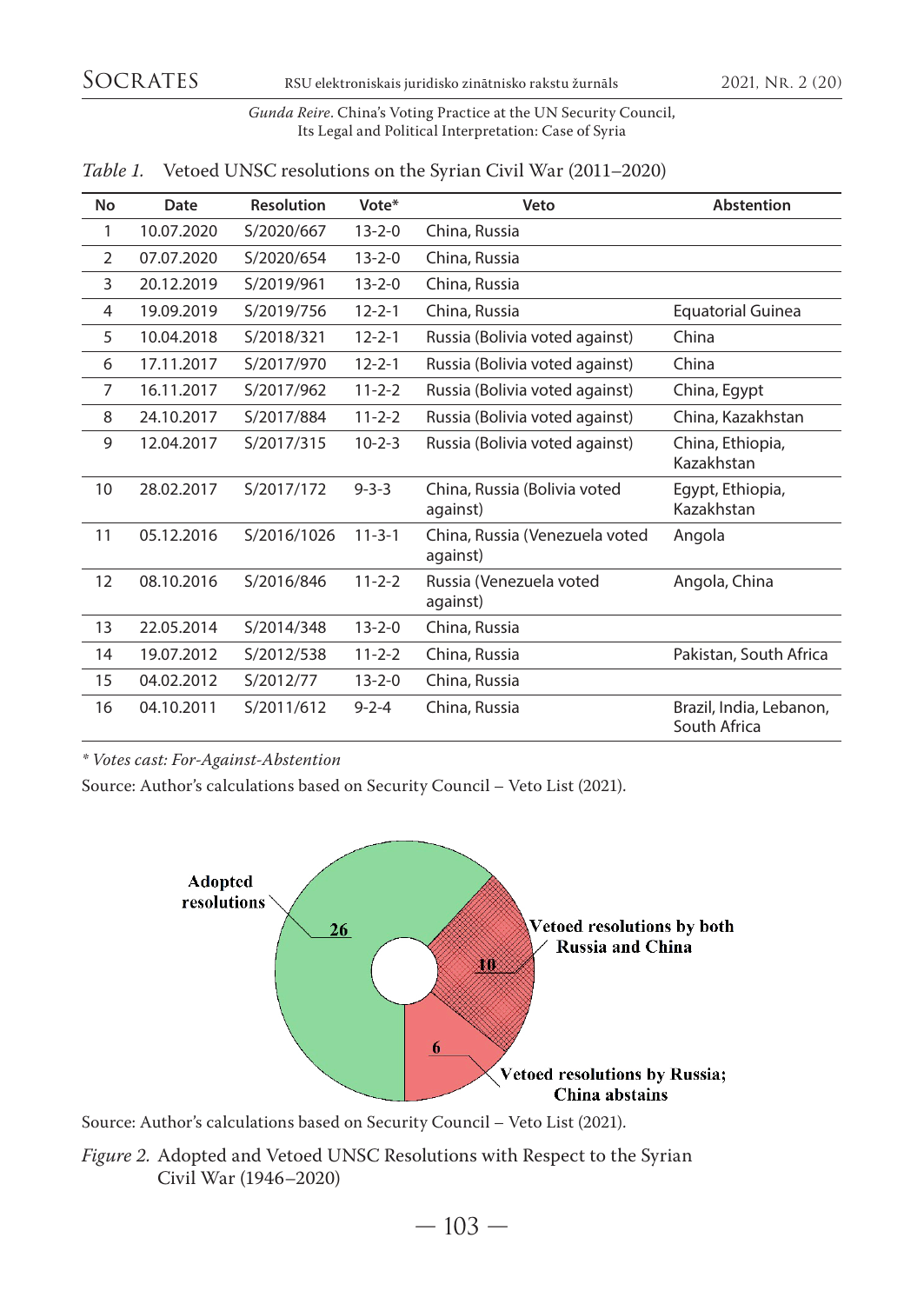In addition, the so-called "pocket veto", or the threatened use of veto, is not included in the statistics, as such records are Available fromly in a case when a draft resolution is circulated as a UNSC document and followed by a discussion in the UNSC. Nevertheless, the pocket veto has a considerable impact on the UNSC's ability to act effectively.

# **2 China's Vetoes Regarding the Case of Syria: Political Discourse Analysis**

Three aspects dominate in the UNSC regarding the case of Syria – political, humanitarian, and use of chemical weapons, and all of these have been a subject of veto cast by China. Clarifications provided for a veto or abstention related to UNSC votes with respect to the civil war in Syria have been more general and more concise from China than from Russia. Nevertheless, this does not mean that China lacked arguments.

#### **2.1 First Vetoes: the Political Aspect**

Without a doubt, China's first vetoes regarding the conflict in Syria came as a surprise to the international society. Since then, there have been many attempts to explain this manifest shift in voting behaviour, and the searches have predominantly been directed towards the domain of China's eventual political, geostrategic or economic interests in Syria. Other directions of inquiry have been related to possible joint geopolitical efforts and common interests with Russia. Nevertheless, presumptions and inferences were imbued with the spirit of realism and the idea of the balance of power, and they have not provided valid answers.

In fact, China's basic arguments regarding the resolution of the Syrian crisis were outlined already alongside its first vetoes in 2011 and 2012, and they have not changed at their core during the coming years. These principles are state sovereignty, non-interference, territorial integrity, and the imperative to seek political settlements to conflict, accompanied by claims and assertions concerning China's firm position on each of these principles:

 "[…] it [the *international community – auth.*] should fully respect Syria's sovereignty, independence and territorial integrity. Whether the Security Council takes further action on the question of Syria should depend upon whether it would facilitate the easing of tension in Syria, help to defuse differences through political dialogue and contribute to the maintenance of peace and stability in the Middle East. Most important, it should depend upon whether it complies with the Charter of the United Nations and the principle of non-interference in the internal affairs of States […] The Chinese Government's position on those questions has been consistent and firm." (U.N. Doc. S/PV.6627)

For the full picture, China's attitude on sanctions must also be considered; since the very outbreak of the crisis in Syria, China has adamantly opposed sanctions and the threat of sanctions, and this aspect must also be seen in the context of the stated principles. With its first vetoes, China made it clear that it does not see sanctions as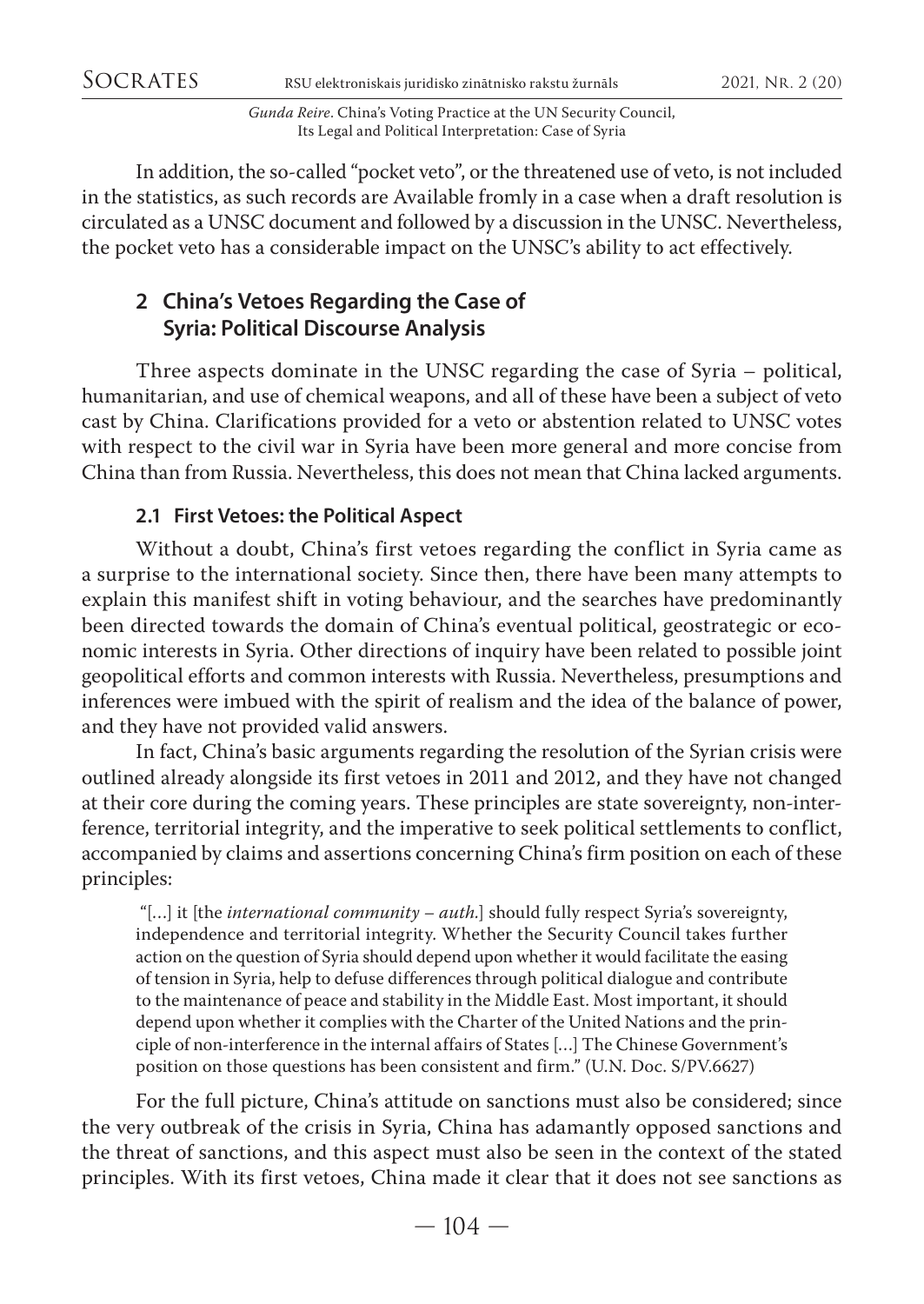a tool for conflict resolution, since it puts pressure on a certain government. Instead of sanctions or restrictive measures, it prefers mediation as a tool towards a political solution to a conflict:

 "Mr. Annan's mediation is an important and realistic way forward towards a political solution of the Syrian issue. […] However, the draft resolution essentially undermined the consensus reached at the Geneva meeting and seriously disrupted the new round of mediation efforts undertaken by Joint Special Envoy Annan." (U.N. Doc. S/PV.6810)

In the years following its first string of vetoes, China stuck to this position. Moreover, already in 2012, China signalled that it opposes the international pressure on Bashar al-Assad's regime not only in the form of sanctions, but it opposes sanctions in general. Nevertheless, the argumentation does not contain any sign of sympathies towards the regime in question, but rather it concentrates on the principle of non-interference, and stability of other regional governments:

 "First, the draft resolution is seriously flawed, and its unbalanced content seeks to put pressure on only one party. Experience has shown that such a practice would not help resolve the Syrian issue, but would only derail the matter from the political track. It would not only further aggravate the turmoil, but also cause it to spread to other countries of the region, undermine regional peace and stability, and ultimately harm the interests of the people of Syria and other regional countries." (U.N. Doc. S/PV.6810)

It must be noted that while China has no particular interests in Syria and that China's voting behaviour is not oriented toward or targeted at Syria or the civil war there, it remains a grand battleground in which principles and understanding of contemporary international relations are at stake, and this was outlined very explicitly in 2012. Such a detailed explanation did not appear again in later statements by China and seemed to be forgotten by the international community since the focus of concerns was directed at China's aggressive economic policy, rapid growth, and aspirations for global power:

 "[…] sovereign equality and non-interference in the internal affairs of other countries are the basic norms governing inter-State relations enshrined in the Charter of the United Nations. China has no self-interest in the Syrian issue. We have consistently maintained that the future and fate of Syria should be independently decided by the Syrian people, rather than imposed by outside forces. We believe that the Syrian issue must be resolved through political means and that military means would achieve nothing. That is China's consistent position on international affairs. It is not targeted at any specific incident or moment. Our purpose is […] to protect […] the basic standards that govern international relations." (U.N. Doc. S/PV.6810)

The political rhetoric that appeared in 2012 and which persists to this day also concerns China's involvement in the process as a permanent member, and signals the necessity to consider China's position and the principles it highlights more seriously, otherwise adoption of a particular resolution can and will be blocked. This situation characterises the aspect that in legal literature is described as the threat of a veto or a pocket veto,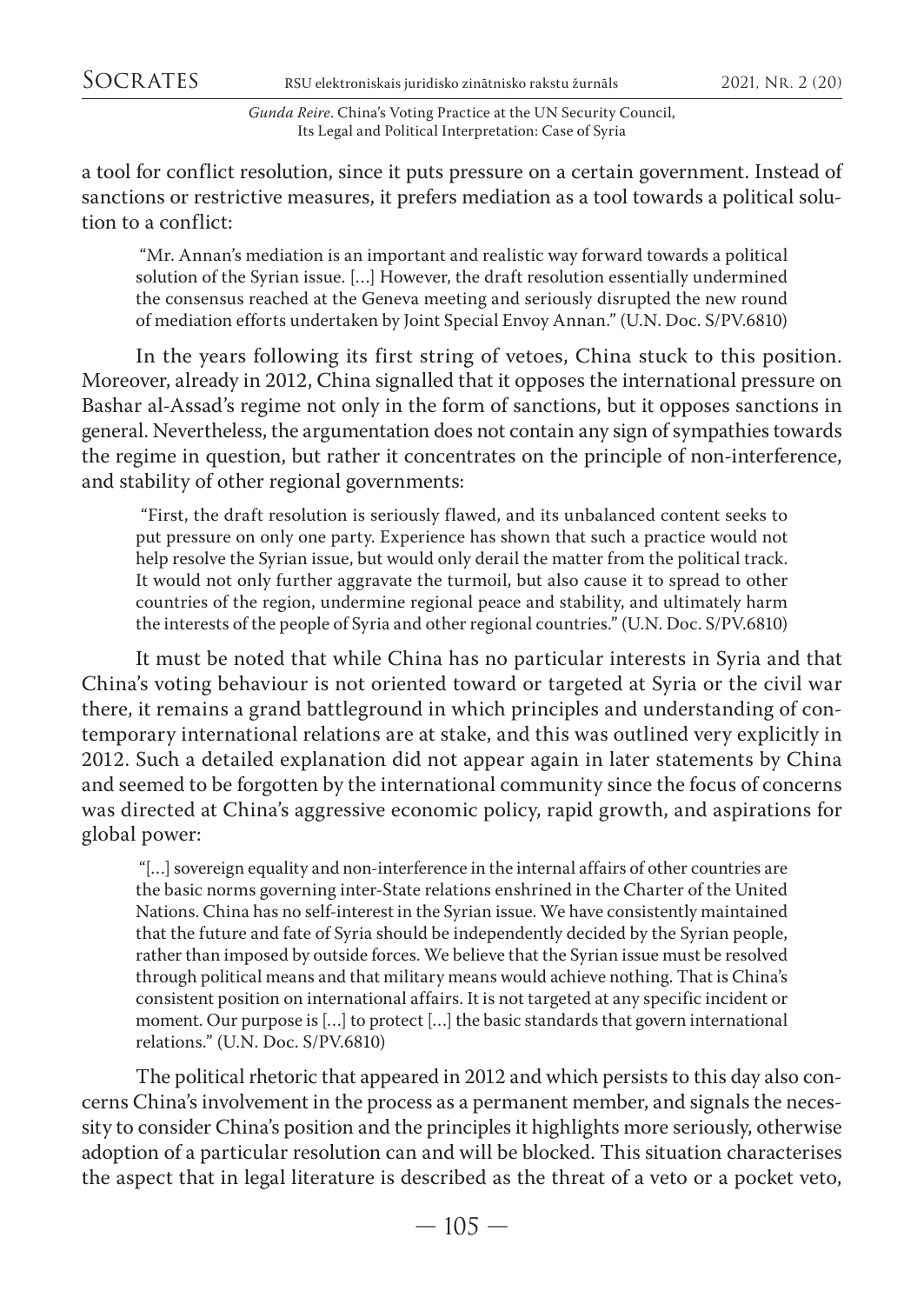and it is often as effective as an actual veto as it conveys an unambiguous message to participants in the process of drafting a resolution:

 "[…] the sponsoring countries failed to show any political will or cooperativeness, adopting a rigid and arrogant approach to the reasonable basic concerns of other concerned countries and refusing to make revisions. It is even more regrettable that, in circumstances where the parties were still seriously divided and there was still time for continued consultations, the sponsoring countries refused to heed the calls for further consultation made by China, some other Council members and Joint Special Envoy Annan […] and pressed for a vote on the draft resolution. China is strongly opposed to such practices." (U.N. Doc. S/PV.6810)

Russia and China engaged in a tandem veto of a resolution in which the issue of Syria would have been handed over for examination by the ICC (the International Criminal Court). All other UNSC members voted in favour of the resolution, supporting the need for accountability when war crimes and atrocities have taken place. This resolution had 65 co-sponsoring countries. In its argument, China did not go into much detail but it did repeat its usual references to state sovereignty as well as the principle of complementarity, thereby questioning the legitimacy of the ICC itself as an institution:

 "China is not a State party to the Rome Statute. China always has reservations concerning the referral by the Security Council of particular country situations to the ICC. This is our principled position. […] In the current circumstances, to forcibly refer the situation in Syria to the ICC is not conducive either to building trust among all parties in Syria or to an early resumption of the negotiations in Geneva." (Explanatory Remarks by…, 2014)

Therefore, with its very first vetoes, a reference to state sovereignty and non-interference can be clearly seen in China's argumentation. Nevertheless, China's interpretation of these principles is the most important part of its behaviour, but the reasons and *modus operandi* become clearer only with the next vetoes and abstentions in combination with the resolutions that China supported. Thus, by learning on the ground, the international community has become familiar with the interpretation of multilateralism that China favours and supports or vice-versa – blocks and rejects.

#### **2.2 Vetoes Regarding the Humanitarian Situation**

The strongest disappointment and negative reaction have been observed after China blocked resolutions on delivery of humanitarian aid and improvement of the humanitarian situation in Syria. China carefully considers how each move the UNSC makes fits in with its understanding of the principles and it gives unmistakeable signals about its readiness to use the veto under certain circumstances, as well as that the result will be positive for all if countries fall in line.

When China has used its veto power or abstained, the explanation for its vote refers to non-interference in matters concerning Syria's sovereignty and actions taken in a manner so that there will be no infringement on the principle state sovereignty. In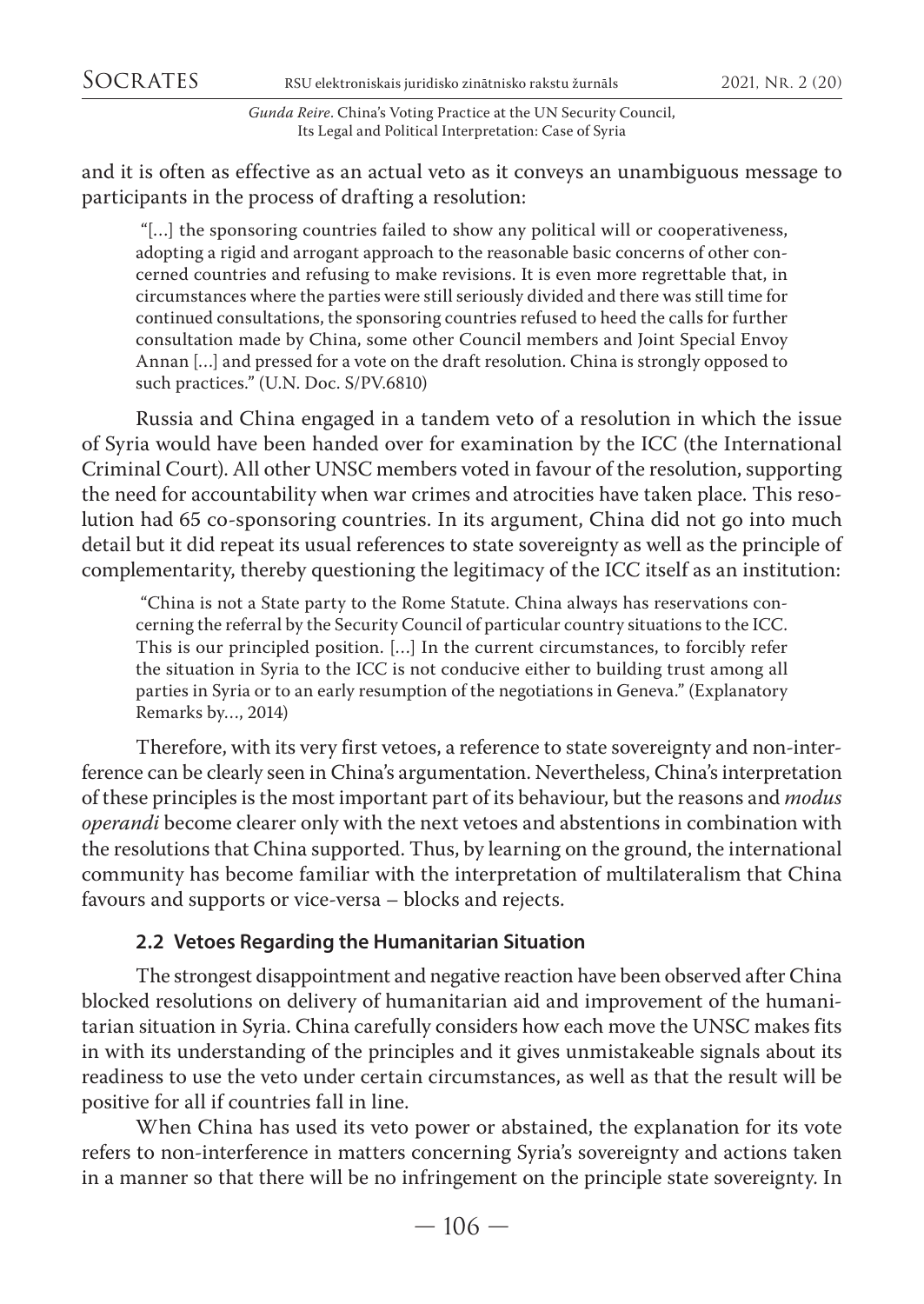effect, China has politicised humanitarian assistance while at the same time criticising and reproaching other countries for doing the same. China emphasises that it is necessary also with deliveries of humanitarian assistance to respect Syria's sovereignty and territorial integrity and to cooperate fully with the regime of Bashar al-Assad:

 "All categories of humanitarian issues in Syria should be considered in a comprehensive manner and be addressed in a balanced way, instead of only selectively focusing on certain issues, much less to politicise humanitarian issues. The international community must fully respect the sovereignty, independence, unity and territorial integrity of Syria; fully listen to the views of the Syrian government; and seek a comprehensive solution to the Syria issue through political means." (Statement by Ambassador…, 2019b)

This argumentation represents the very essence of China's position: sovereignty, non-interference, coordination with the official government even in situations where the official government is an authoritarian regime that is directly engaged in repressions of its own people as well as employing chemical weapons. China is using this massive humanitarian catastrophe as a case which is in the spotlight of the international community's attention and can be instrumentalised to communicate to the international community an understanding of China's principles and how they will be applied.

In the explanations provided for the use of its veto power, China underlines the need to lift unilateral sanctions against Syria and to evaluate the impact of sanctions on the humanitarian situation in Syria. In this way, China clearly points to its interpretation and perspective on how sanctions represent violation of sovereignty and interference in another country's internal affairs. When China talks about sanctions, they are presented as "illegal sanctions" or "unilateral coercive measures":

"It must be pointed out that unilateral coercive measures have further aggravated the economic and humanitarian crisis in Syria. Years of illegal sanctions have had immeasurable impact […]. The unilateral coercive measures have also severely undermined Syria's capacity to respond to COVID-19. […] China proposed amendments to the draft resolution. It is disappointing that the draft resolution submitted by copenholders completely ignores China's amendments and does not contain a single word about unilateral coercive measures. China is compelled to vote against such an unobjective and unbalanced draft resolution." (Explanation of Vote…, 2020a)

China diligently promotes its understanding of sovereignty and territorial integrity, by urging acceptance of a Syrian-led and Syrian-owned political process:

 "China has been working tirelessly to help bring about a solution to the issue of Syria, supports the United Nations as the major player in terms of good offices and has been facilitating finding a settlement among the parties that is acceptable to all through peaceful negotiations and based on the principle of a Syrian-owned and -led process." (Statement by Ambassador, 2017a)

China's understanding of multilateral cooperation, which it promotes by threats of a veto, is a regular element in the UNSC debates. For example, in spite of the pressure from the international community to find solutions to the escalating humanitarian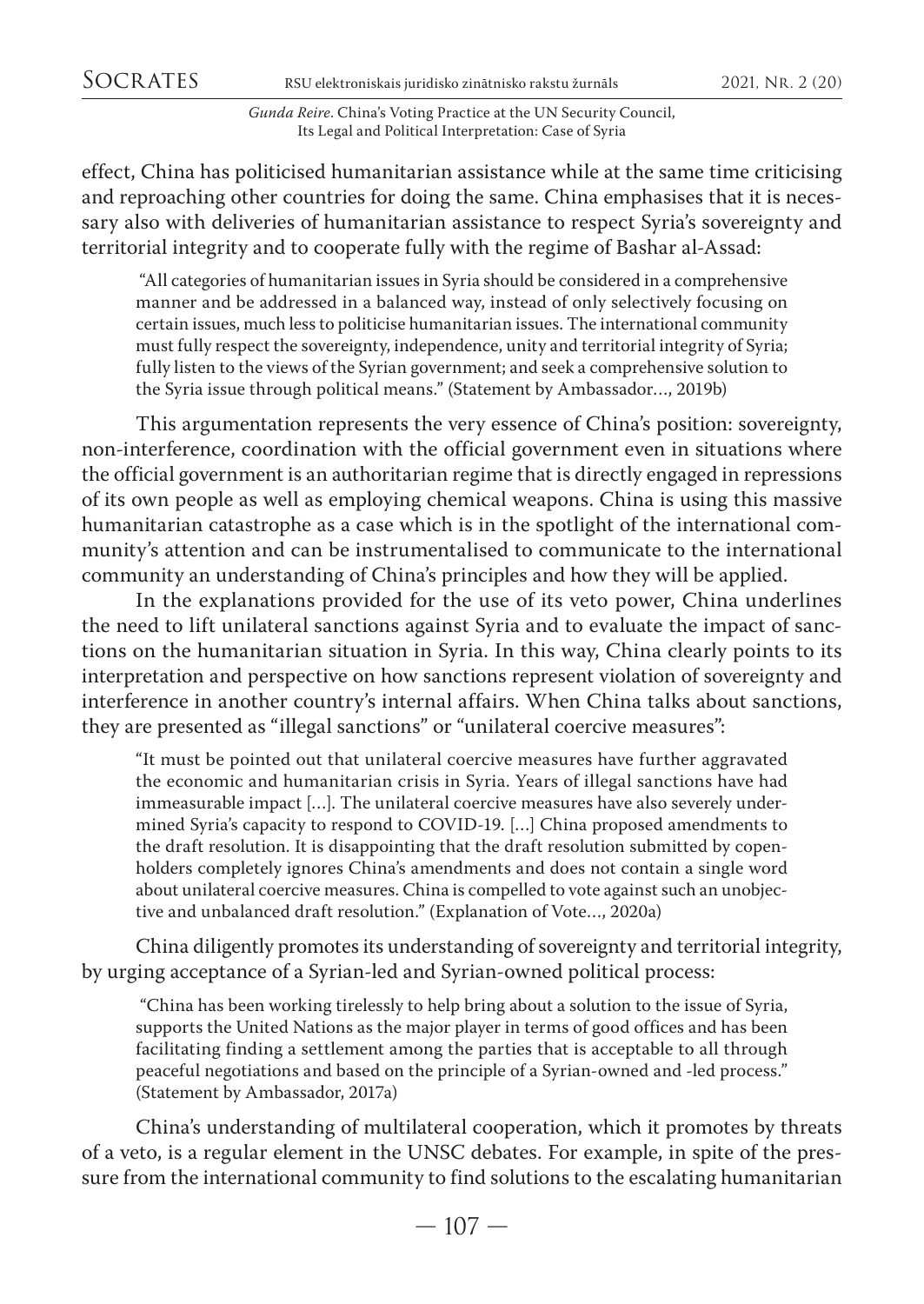catastrophe in Syria without delay and in spite of the siege and bombing of Aleppo by the Syrian government, the UNSC was still unable to agree at its meeting on the 8th of October about how to address the crisis. At that time, China abstained, offering its standard argument with the combination of sovereignty and territorial integrity as well as what it calls a non-inclusive approach:

 "The draft resolution submitted by France and Spain […] contains a number of humanitarian situations and enhanced efforts to combat terrorism. However, some of the draft resolution's provisions do not fully respect the sovereignty, independence, unity and territorial integrity of Syria. Moreover, the constructive views of some Security Council members were not incorporated." (Statement by Ambassador…, 2016)

Therefore, the Chinese discourse is focused on preserving multilateralism but in a reformulated version, and with a process of consultations among countries which filters and excludes contradictory views and diversity of opinions.

### **2.3 Explanation of the Veto: Resolutions on the Use of Chemical Weapons in Syria**

The most complicated question, in which interests of UNSC members were opposed, was the determination of the responsibility in 2017 for the use of chemical weapons in Syria and the extension of the mandate of the joint investigative mechanism (JIM) of the OPCW (The Organisation for the Prohibition of Chemical Weapons). The UNSC failed in adopting a resolution that would impose sanctions for the use of chemical weapons in Syria because Russia and China voted in tandem to veto it. China's argument was compact; once again, China appealed for unity at the UNSC while, at the same time, breaking that unity with its veto:

 "At present, investigations on the use of chemicals as weapons are ongoing, and it is therefore too early to reach a final conclusion. The Council should preserve its unity and continue to support the Organisation for the Prohibition of Chemical Weapons-United Nations Joint Investigative Mechanism so that it can carry out its investigations in a professional, objective and fair manner and in accordance with the mandate that was conferred to it by resolution 2319 (2016)." (Statement by Ambassador…, 28.02.2017a)

With its interpretation of multilateralism and its pressuring to speak with one voice, China also waved the draft resolution on the chemical weapons attack on 4 April in Khan Shaykhun (S/2017/315). This was the eighth time that Russia used its veto power on a question related to Syria, and, in this case, China abstained. China informed others of its position by saying that the resolution was put forward even with the knowledge that there was no way that it would be supported by all UNSC members:

 "It has been our long-standing hope that the Security Council would speak as one voice on the chemical weapons issue in Syria. […] We deeply regret the failure to reach such a consensus on the draft resolution. The attempt to push through a draft resolution in which serious division still remained among Council members was destined to undermine Council unity and impair efforts to seeking a political solution." (Statement by Ambassador…, 2017a)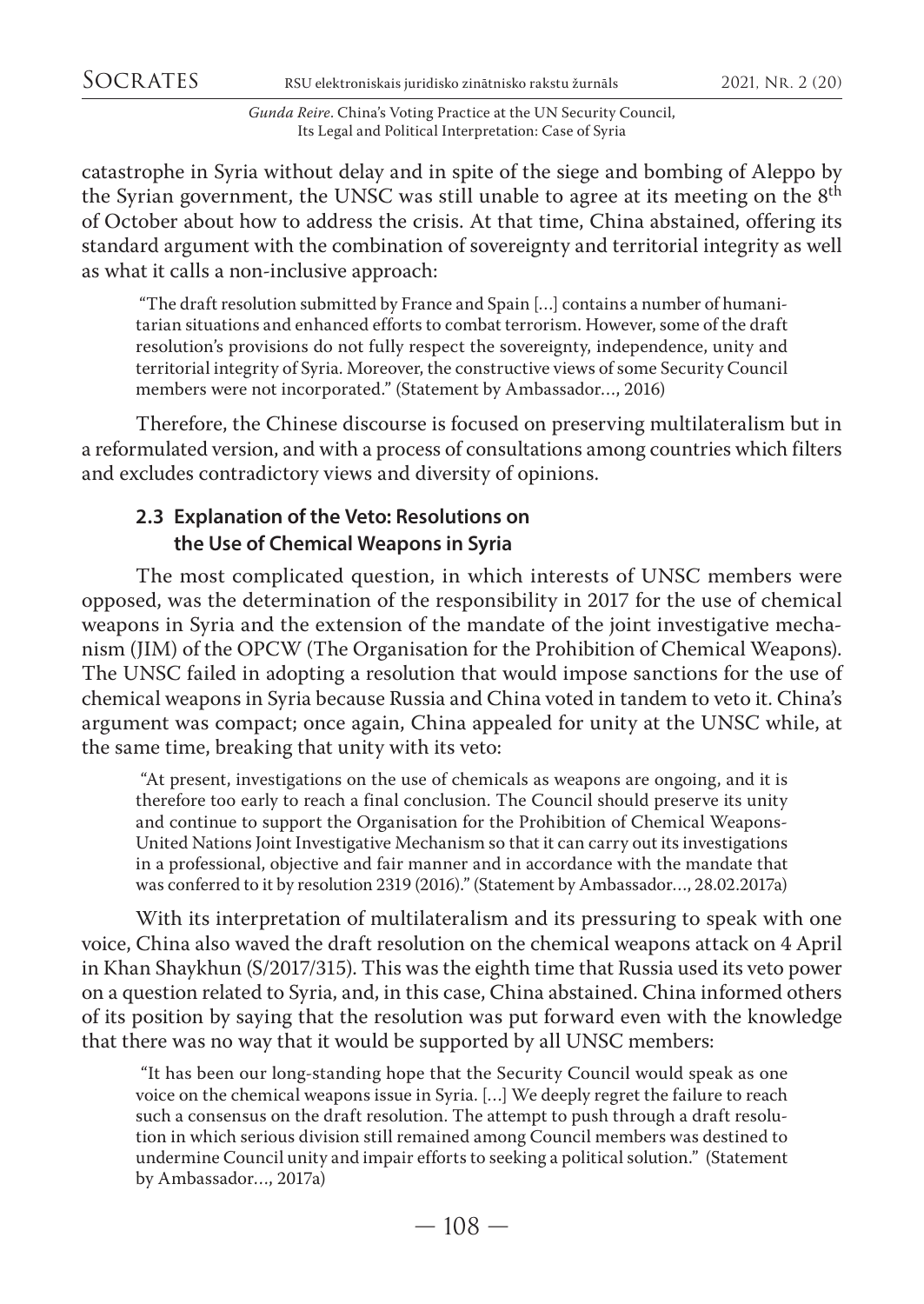In 2018, the atmosphere at the UN Security Council became particularly heated after the use of chemical weapons at Douma. Immediately following that event, the United States decided to put forward a resolution to create an independent investigative mechanism. Russia, for its part, organised a vote on a proposal for an alternative investigative mechanism and a new resolution supporting the OPCW investigative mechanism with respect to Douma. Russia vetoed the U.S. resolution but China abstained. China said it supported an investigation but that accusations of guilt cannot be made till investigation is completed:

 "There should be no prejudgment of the outcome or arbitrary conclusions. […] The draft resolution that was just put to the vote in the Security Council (S/2018/321) had elements of consensus […]. However, on some specific measures, it does not take full consideration of some of the major concerns of certain Security Council members on improving the mechanism's working methods and ensuring an objective and impartial investigation. (Statement by Ambassador…, 2018)

It is worth adding that on the question of chemical weapons, the UNSC has managed to adopt resolutions and that not all were blocked. For example, considering the reports of the OPCW Mission, in 2015, the UNSC adopted a resolution which created JIM (U.N. Doc. S/RES/2235). In March 2015, the UNSC adopted a resolution in which it condemned the use of toxic chemicals and chemical weapons in Syria, but this was done without pointing a finger at the likely perpetrators (U.N. Doc. S/RES/2209).

# **3 China's Position Regarding the Syrian Civil War: The Motives**

The political discourse analysis of Chinese statements and explanations of the vetoes cast at the UNSC regarding the Syrian civil war show that, from the very beginning of that conflict, China refers to two grand concepts of international law – state sovereignty and non-interference. In addition, coordination with the official government is regarded as the optimal way to approach crisis regulation, but achieving an indisputable univocality within UNSC is deemed the only tolerable atmosphere and technique for decision-making in the sphere of international peace and security.

In its statements given at the time that votes were cast, China clearly conceptualises the idea of state sovereignty and non-interference in a very rigid and outdated manner, thus trying to push the international society many decades back, when the concepts of human rights and international criminal law were not yet so prominent. This behaviour fits into a larger Chinese ideological area which is called "global competition over the means of governance" (Starling et al., 2021) and an "all-encompassing game plan for survival in a turbulent world" (Kirchberger et al., 2021).

Stability maintenance is a complex concept with an aim to ensure the status and positions of the Chinese Communist Party (CCP) and President Xi Jinping. A very important element of this concept is, the so-called, social stability management which includes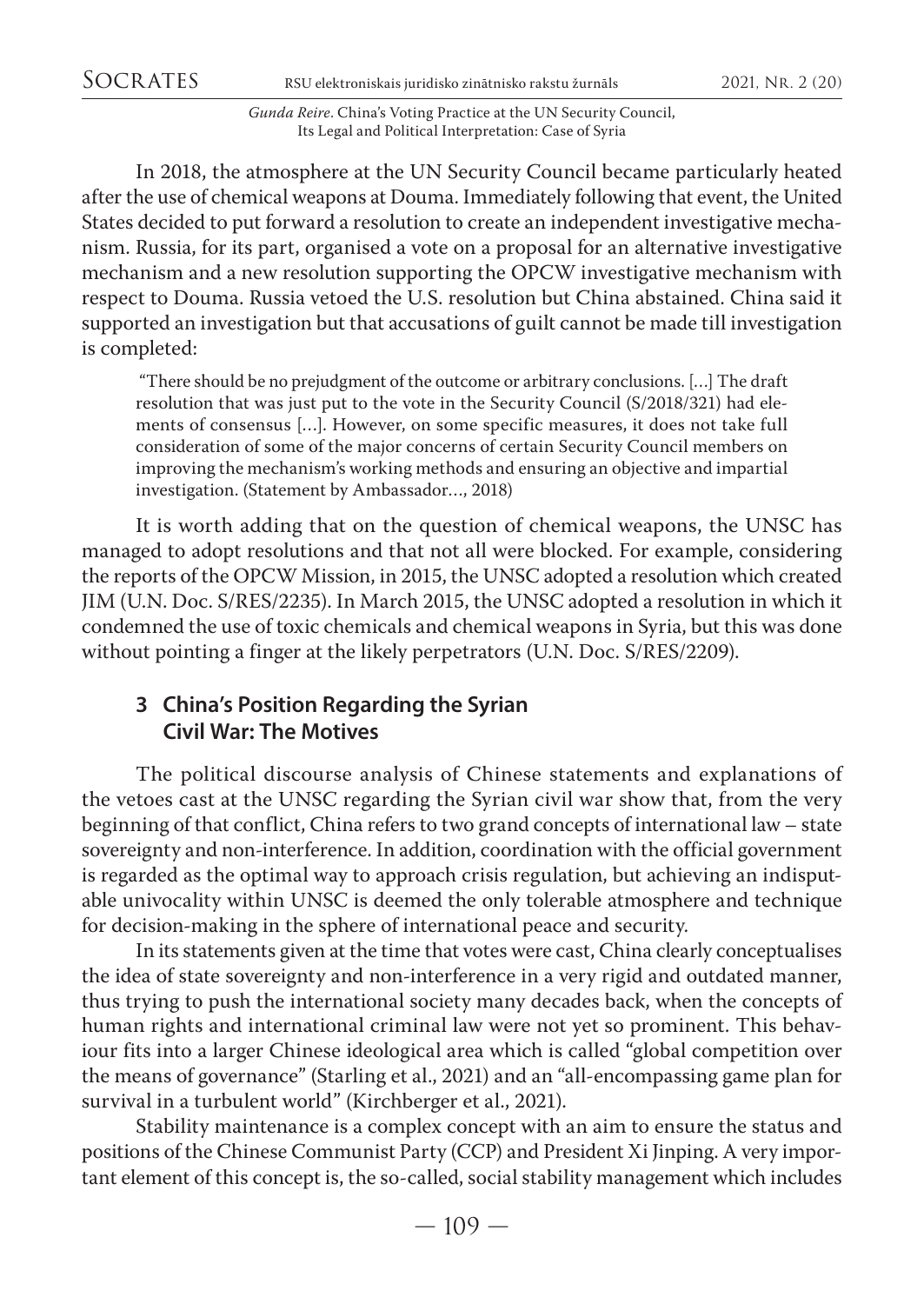harsh laws and human rights breaches against different social groups that are regarded as destabilising powers. The most prominent example is ethnic Uighurs in Xinjiang, which are treated as terrorists and placed in, the so-called, Uighur education training centres that are merely concentration camps. Nevertheless, the concerns about Chinese human rights violations are even broader, encompassing repressions against Chinese intellectuals, numerous issues including surveillance and scrutiny of regular citizens, forced sterilisation, abortion, and other coercive population control measures (Roth, 2019).

The issue of human rights abuses against Uighurs and other Muslims in the Xinjiang region has already been raised in a closed UNSC meeting in 2019, and during heated debates China's claim was that the UNSC has no rights to dispute this issue since it is an internal matter of China (U.S., Germany slam…, 2019). In other words – in the face of growing international attention on human rights abuses, China has adopted a firm stance that such scrutiny is not just unwanted but also an unjustifiable interference in their internal matters and a violation of state sovereignty, endangering the CCP course toward stability maintenance.

Clearly, interpretation of the concepts of state sovereignty and non-interference is at the core of this principled discord. In international law and international relations in general, the principles of non-interference and state sovereignty go hand in hand. Article 2(7) of the United Nations Charter speaks about the principle of non-intervention and links it with "matters that are essentially within the domestic jurisdiction":

 "Nothing contained in the present Charter shall authorise the United Nations to intervene in matters which are essentially within the domestic jurisdiction of any state or shall require the Members to submit such matters to settlement under the present Charter; but this principle shall not prejudice the application of enforcement measures under Chapter VII." (United Nations Charter)

Analysis of China's argumentation in the UNSC clearly shows that China interprets the international community's interest about CCP activities against societal groups in China as "matters that are essentially within the domestic jurisdiction" and therefore, in the light of the UN Charter – as violation of sovereignty, although nowadays international human rights and international law, including international criminal law have limited the concept of sovereignty dramatically. China's international behaviour and attempts to reinterpret the content of the concept of sovereignty therefore have the potential to restore the academic discussion and debates in the practice of international relations. For nearly two decades, the concept of sovereignty has been acknowledged as problematic, and more complex and hierarchical than a classic understanding of it would involve (Lake, 2003), but China's case today brings this debate to the forefront of global governance and the domain of war and peace in an operational sense.

Political discourse analysis shows that China opposes actions of the international community at large and the UNSC in particular in situations that it perceives as an external pressure in favour of regime change in Syria, since it has the potential to create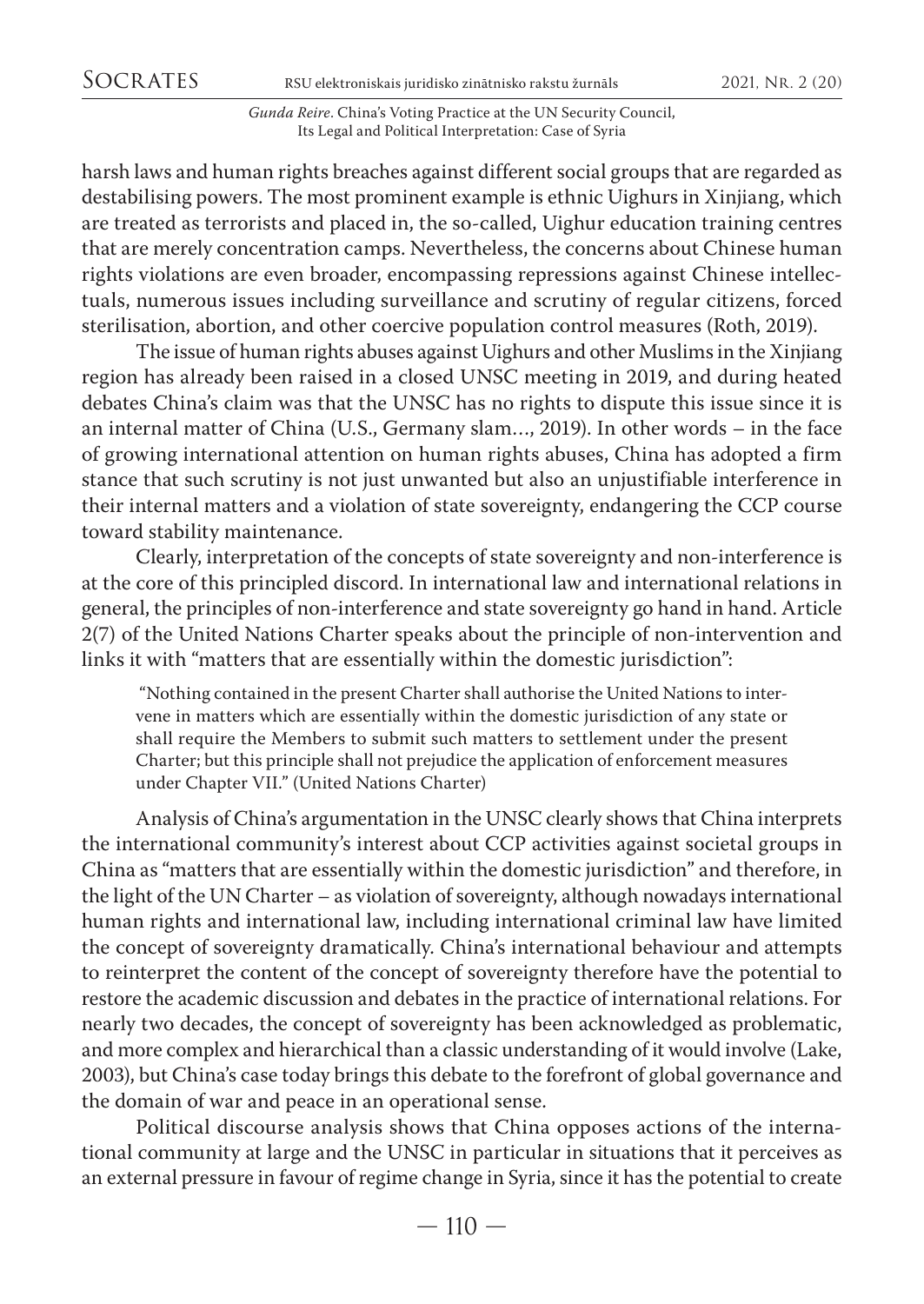a precedent and destabilise the socio-political situation in China and abroad (Jafarova, 2014). Therefore, striving for the stability of the regime and the existing political order goes hand in hand with China's global aspirations.

#### **Conclusions**

The Syrian case affirms the enormous power granted for the permanent UNSC members, as well as the wide spectrum of possibilities for the eventual use of veto rights. The political discourse analysis of China's statements in the UNSC on the Syrian issue shows that China has become very vocal and more aggressive in its rhetoric. China uses the case of the Syrian civil war in the UNSC to shape global governance in a way that satisfies CCP interests both internationally and domestically. The article shows that China's voting behaviour in the UNSC regarding the Syrian civil war is consistent and pragmatic. It is focused on reinterpretation of two grand concepts of international law: state sovereignty and non-intervention.

China sees the state-owned and state-led process and a rigid concept of inviolability of state sovereignty and territorial integrity as the most appropriate solution of the case of Syria, by opting out of a military intervention, and all the decisions must be made in close cooperation with the government – the regime of Bashar al-Assad. Breach of state sovereignty, in China's view, can also occur in a form of strong condemnation of the regime or threats of sanctions.

China's motivation for such international behaviour is related both to its rise as a global power generally, and a possibility to shape the understanding about core principles of the international system and international cooperation in a way that helps maintain stability at home. For China, it is not the situation in and around Syria that raises a reaction, it is the situation in Xinjiang, Hong Kong, and Tibet, and other issues directly related to violations of international law and human rights that already have caught attention of international society and have the potential to destabilise the regime.

Therefore, in analysis of China's voting behaviour in the UNSC regarding the Syrian civil war three main aspects stand out. First, Syria's case obviously serves as a battleground for China's larger political ambitions, which are vaguely related to the case of Syria itself. Second, since the very beginning the political discourse analysis of China's argumentation and explanation of its voting outlines the very nature of this battlefield, and it falls into category of values and interpretation of principles of multilateralism. China's voting behaviour in the UNSC must be observed as a serious attempt to revisit and consolidate different borders for the governing principles of the international system. Therefore, it must be assessed from the point of view of social constructivism, although it also has characteristics of neorealism, which sees international organisations as tools at the disposal of states, the elements of the balance of power theory or even neoliberal institutionalism. Third, this case is a proof of the old principle "foreign policy begins at home" or the German principle of "Primat der Innenpolitik" (primacy of domestic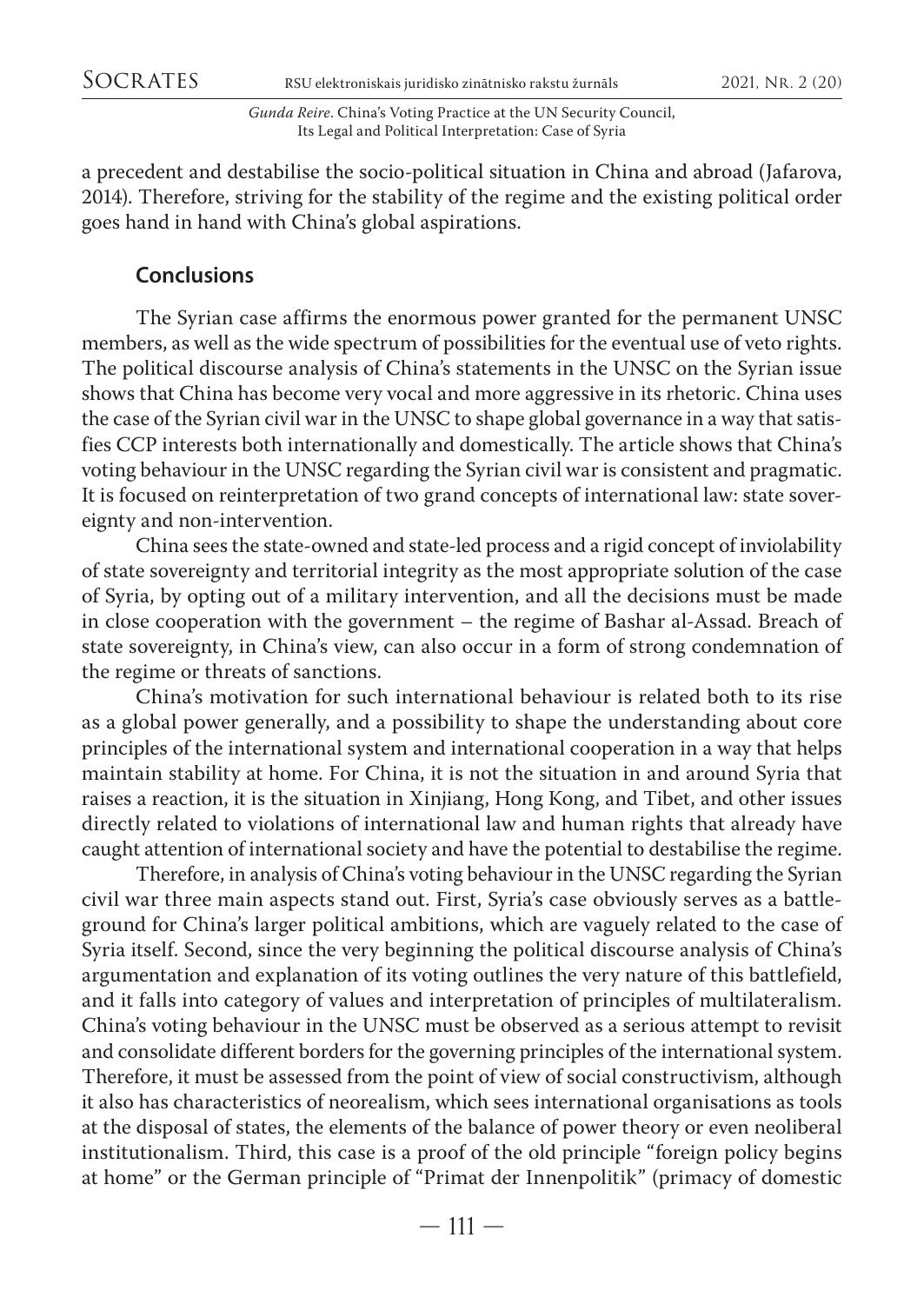politics) – China's active attempts to reshape the principles of non-interference and sovereignty are directly related to its domestic policy and the eventual response of international society to the situation in China.

### **Bibliography**

- 1. Bailey, S. (1974). New Light on Abstentions in the UN Security Council. *International Affairs (Royal Institute of International Affairs 1944-). 50*(4), 554–573.<https://doi.org/10.2307/2615923>
- 2. Explanation of Vote by Ambassador Zhang Jun on the Security Council Draft Resolution on the Mandate Renewal of Cross-border Mechanism in Syria. (2020a). *Permanent Mission of the People's Republic of China to the UN*. [http://chnun.chinamission.org.cn/eng/hyyfy/t1795828.](http://chnun.chinamission.org.cn/eng/hyyfy/t1795828.htm) [htm](http://chnun.chinamission.org.cn/eng/hyyfy/t1795828.htm)
- 3. Explanation of Vote by Ambassador Zhang Jun on the Security Council Draft Resolution Presented by Copenholders on the Mandate Renewal of Cross-border Mechanism in Syria. (2020b). *Permanent Mission of the People's Republic of China to the UN.* [http://chnun.china](http://chnun.chinamission.org.cn/eng/hyyfy/t1796920.htm)[mission.org.cn/eng/hyyfy/t1796920.htm](http://chnun.chinamission.org.cn/eng/hyyfy/t1796920.htm)
- 4. Explanatory Remarks by Ambassador Wang Min after Security Council Voting on Draft Resolution on the Referral of the Situation of the Syrian Arab Republic to the International Criminal Court. (2014). *Permanent Mission of the People's Republic of China to the UN.* [http://](http://chnun.chinamission.org.cn/eng/lhghyywj/smhwj/2014/t1161566.htm) [chnun.chinamission.org.cn/eng/lhghyywj/smhwj/2014/t1161566.htm](http://chnun.chinamission.org.cn/eng/lhghyywj/smhwj/2014/t1161566.htm)
- 5. Jafarova, E. (2014). Solving the Syrian Knot: Dynamics within the UN Security Council and Challenges to its Effectiveness. *Connections. 13*(2), 25–50.<http://www.jstor.org/stable/26326356>.
- 6. Kennedy, P. (2006). *The Parliament of Man: The Past, Present, and Future of the United Nations.* New York: Random House.
- 7. Kirchberger, S., Binnendijk, H., McPartland, C., Danoy, J., Kramer, F., Starling, C., & Tatlow, D. (2021). *The China Plan: A Transatlantic Blueprint for Strategic Competition* (pp. 8–23, Rep.). Atlantic Council. <http://www.jstor.org/stable/resrep30709.5>
- 8. Lake, D. (2003). The New Sovereignty in International Relations. *International Studies Review. 5*(3), 303–323. <http://www.jstor.org/stable/3186572>
- 9. *Legal Consequences for States of the Continued Presence of South Africa in Namibia (South West Africa) notwithstanding Security Council Resolution 276 (1970). (1971). Advisory Opinion, I.C.J. Reports 1971*, p. 16. [053-19710621-ADV-01-00-EN.pdf \(icj-cij.org\)](https://www.icj-cij.org/public/files/case-related/53/053-19710621-ADV-01-00-EN.pdf)
- 10. Luck, E. C. (2006). *UN Security Council: Practice and Promise.* Routledge, New York.
- 11. Roth, K. (2019). China. Events of 2018. World report 2018. *Human Rights Watch.* [https://www.](https://www.hrw.org/world-report/2019/country-chapters/china-and-tibet) [hrw.org/world-report/2019/country-chapters/china-and-tibet](https://www.hrw.org/world-report/2019/country-chapters/china-and-tibet)
- 12. Security Council Veto List (2021). *Dag Hammarskjöld Library.* [https://research.un.org/en/](https://research.un.org/en/docs/sc/quick/veto) [docs/sc/quick/veto](https://research.un.org/en/docs/sc/quick/veto)
- 13. Sievers, L., Davis, S. (2014). *The Procedure of the UN Security Council.* 4th ed. Oxford: Oxford University Press.
- 14. Starling, C., Tatlow, D., Binnendijk, H., Kirchberger, S., Danoy, J., & Kramer, F. (2021). *The China Plan: A Transatlantic Blueprint for Strategic Competition* (pp. 24–49, Rep.). Atlantic Council. <http://www.jstor.org/stable/resrep30709.6>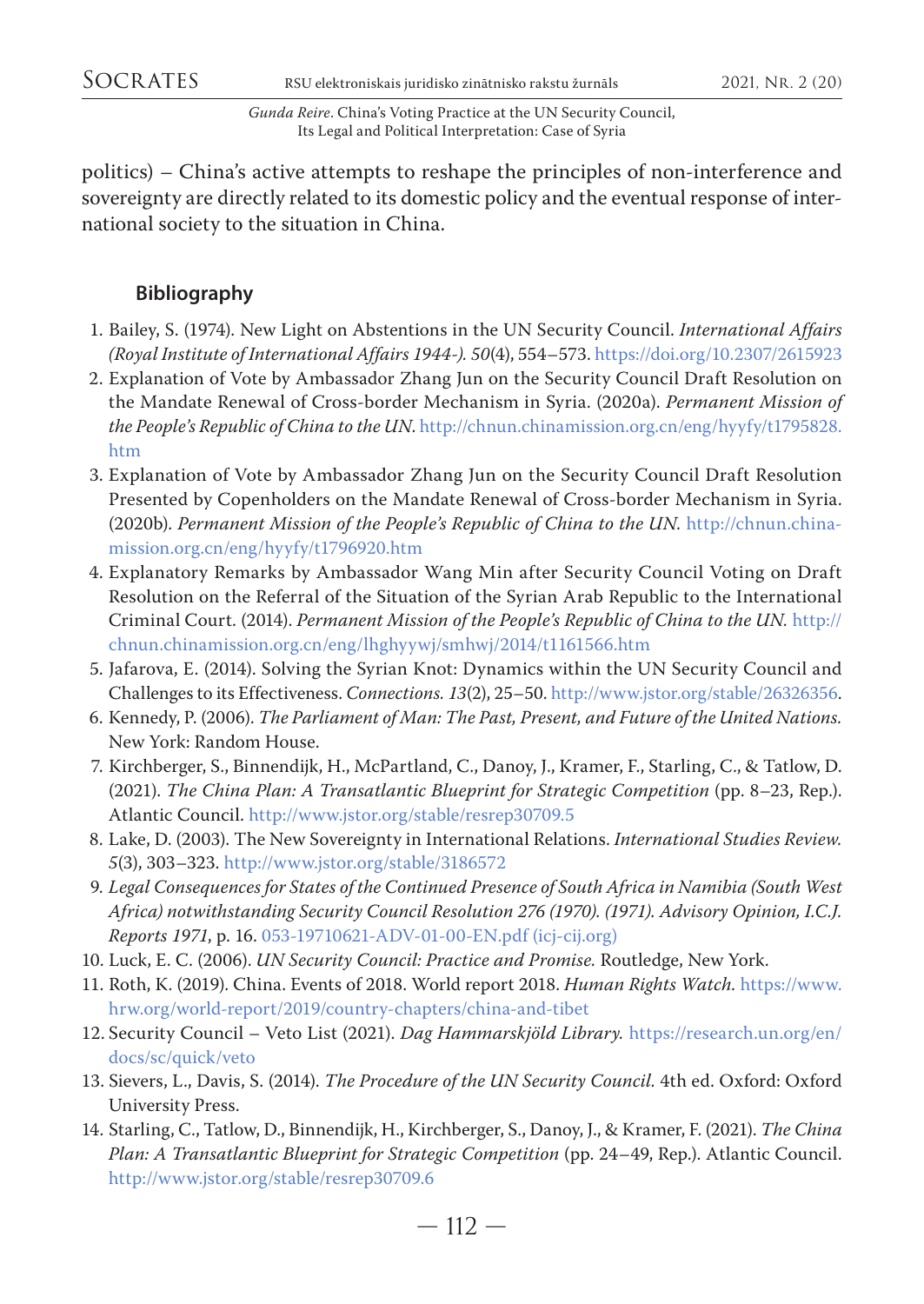- 15. Statement by Ambassador LIU Jieyi at the Security Council after Voting on the Draft Resolution on Syria (2016). *Permanent Mission of the People's Republic of China to the UN*. [http://chnun.](http://chnun.chinamission.org.cn/eng/lhghyywj/smhwj/2016doc/t1422400.htm) [chinamission.org.cn/eng/lhghyywj/smhwj/2016doc/t1422400.htm](http://chnun.chinamission.org.cn/eng/lhghyywj/smhwj/2016doc/t1422400.htm)
- 16. Statement by Ambassador LIU Jieyi After Voting on the Security Council Draft Resolution on Syria. (2017a). *Permanent Mission of the People's Republic of China to the UN*. [http://chnun.](http://chnun.chinamission.org.cn/eng/lhghyywj/smhwj/2017slkj/t1443647.htm) [chinamission.org.cn/eng/lhghyywj/smhwj/2017slkj/t1443647.htm](http://chnun.chinamission.org.cn/eng/lhghyywj/smhwj/2017slkj/t1443647.htm)
- 17. Statement by Ambassador LIU Jieyi after Voting on the Security Council Draft Resolution on Syria. (2017b). *Permanent Mission of the People's Republic of China to the UN*. [http://chnun.](http://chnun.chinamission.org.cn/eng/lhghyywj/smhwj/2017slkj/t1460453.htm) [chinamission.org.cn/eng/lhghyywj/smhwj/2017slkj/t1460453.htm](http://chnun.chinamission.org.cn/eng/lhghyywj/smhwj/2017slkj/t1460453.htm)
- 18. Statement by Ambassador WU Haitao after Voting on the Japanese Draft Resolution on JIM. (2017c). *Permanent Mission of the People's Republic of China to the UN*. [http://chnun.chinamis](http://chnun.chinamission.org.cn/eng/lhghyywj/smhwj/2017slkj/t151473)[sion.org.cn/eng/lhghyywj/smhwj/2017slkj/t151473](http://chnun.chinamission.org.cn/eng/lhghyywj/smhwj/2017slkj/t151473)
- 19. Statement by Ambassador WU Haitao after Voting on the US Draft Resolution on JIM. (2017d). *Permanent Mission of the People's Republic of China to the UN*. [http://chnun.chinamission.org.](http://chnun.chinamission.org.cn/eng/lhghyywj/smhwj/2017slkj/t1518900.htm) [cn/eng/lhghyywj/smhwj/2017slkj/t1518900.htm](http://chnun.chinamission.org.cn/eng/lhghyywj/smhwj/2017slkj/t1518900.htm)
- 20. Statement by Ambassador WU Haitao after Voting on the US Draft Resolution on Syria. (2018). *Permanent Mission of the People's Republic of China to the UN*. [http://chnun.chinamission.org.](http://chnun.chinamission.org.cn/eng/lhghyywj/smhwj/weraw123/t1556275.htm) [cn/eng/lhghyywj/smhwj/weraw123/t1556275.htm](http://chnun.chinamission.org.cn/eng/lhghyywj/smhwj/weraw123/t1556275.htm)
- 21. Statement by Ambassador Zhang Jun after the Voting on a Draft Resolution on the Humanitarian Issue in Syria. (2019a). *Permanent Mission of the People's Republic of China to the UN*. [http://](http://chnun.chinamission.org.cn/eng/lhghyywj/smhwj/20190211/t1699447.htm) [chnun.chinamission.org.cn/eng/lhghyywj/smhwj/20190211/t1699447.htm](http://chnun.chinamission.org.cn/eng/lhghyywj/smhwj/20190211/t1699447.htm)
- 22. Statement by Ambassador Zhang Jun in the Security Council after the Voting on Draft Resolutions on the Mandate Renewal of Cross-border Humanitarian Relief Mechanism in Syria. (2019b). *Permanent Mission of the People's Republic of China to the UN*. [http://chnun.chinamis](http://chnun.chinamission.org.cn/eng/hyyfy/t1726675.htm)[sion.org.cn/eng/hyyfy/t1726675.htm](http://chnun.chinamission.org.cn/eng/hyyfy/t1726675.htm)
- 23. Stavropoulos, C. (1967). The Practice of Voluntary Abstentions by Permanent Members of the Security Council Under Article 27, Paragraph 3, of the Charter of the United Nations. *The American Journal of International Law. 61*(3), 737–752.<https://doi.org/10.2307/2197464>
- 24. U.N. Doc. S/2017/315. (2015). *United Nations Security Council.* <https://undocs.org/en/S/2017/315>
- 25. U.N. Doc. S/PV.6627. (2011). U.N. SC, 6627th meeting. *United Nations.* [https://undocs.org/en/S/](https://undocs.org/en/S/PV.6627) [PV.6627](https://undocs.org/en/S/PV.6627)
- 26. U.N. Doc. S/PV.6711. (2012). U.N. SC 6771st meeting. *United Nations.* [https://undocs.org/en/S/](https://undocs.org/en/S/PV.6711) [PV.6711](https://undocs.org/en/S/PV.6711)
- 27. U.N. Doc. S/PV.6810 (2012). U.N. SC 6810th meeting. *United Nations.* [https://undocs.org/S/](https://undocs.org/S/PV.6810) [PV.6810](https://undocs.org/S/PV.6810)
- 28. U.N. Doc. S/PV.8476. (2019). U.N. SC, 8476th meeting. *United Nations.* [https://undocs.org/en/S/](https://undocs.org/en/S/PV.8476) [PV.8476](https://undocs.org/en/S/PV.8476)
- 29. U.N. Doc. S/RES/2118 (2013). *United Nations Security Council.* [https://undocs.org/S/](https://undocs.org/S/RES/2118(2013)) [RES/2118\(2013\)](https://undocs.org/S/RES/2118(2013))
- 30. U.N. Doc. S/RES/2165 (2014). *United Nations Security Council.* [https://www.un.org/en/ga/search/](https://www.un.org/en/ga/search/view_doc.asp?symbol=S/RES/2165(2014)) [view\\_doc.asp?symbol=S/RES/2165\(2014\)](https://www.un.org/en/ga/search/view_doc.asp?symbol=S/RES/2165(2014))
- 31. U.N. Doc. S/RES/2170 (2014). *United Nations Security Council.* [https://www.undocs.org/S/](https://www.undocs.org/S/RES/2170%2520%282014%29) [RES/2170%20\(2014\)](https://www.undocs.org/S/RES/2170%2520%282014%29).
- 32. U.N. Doc. S/RES/2209 (2015). *United Nations Security Council.* [https://undocs.org/en/S/](https://undocs.org/en/S/RES/2209(2015)) [RES/2209\(2015\)](https://undocs.org/en/S/RES/2209(2015)).